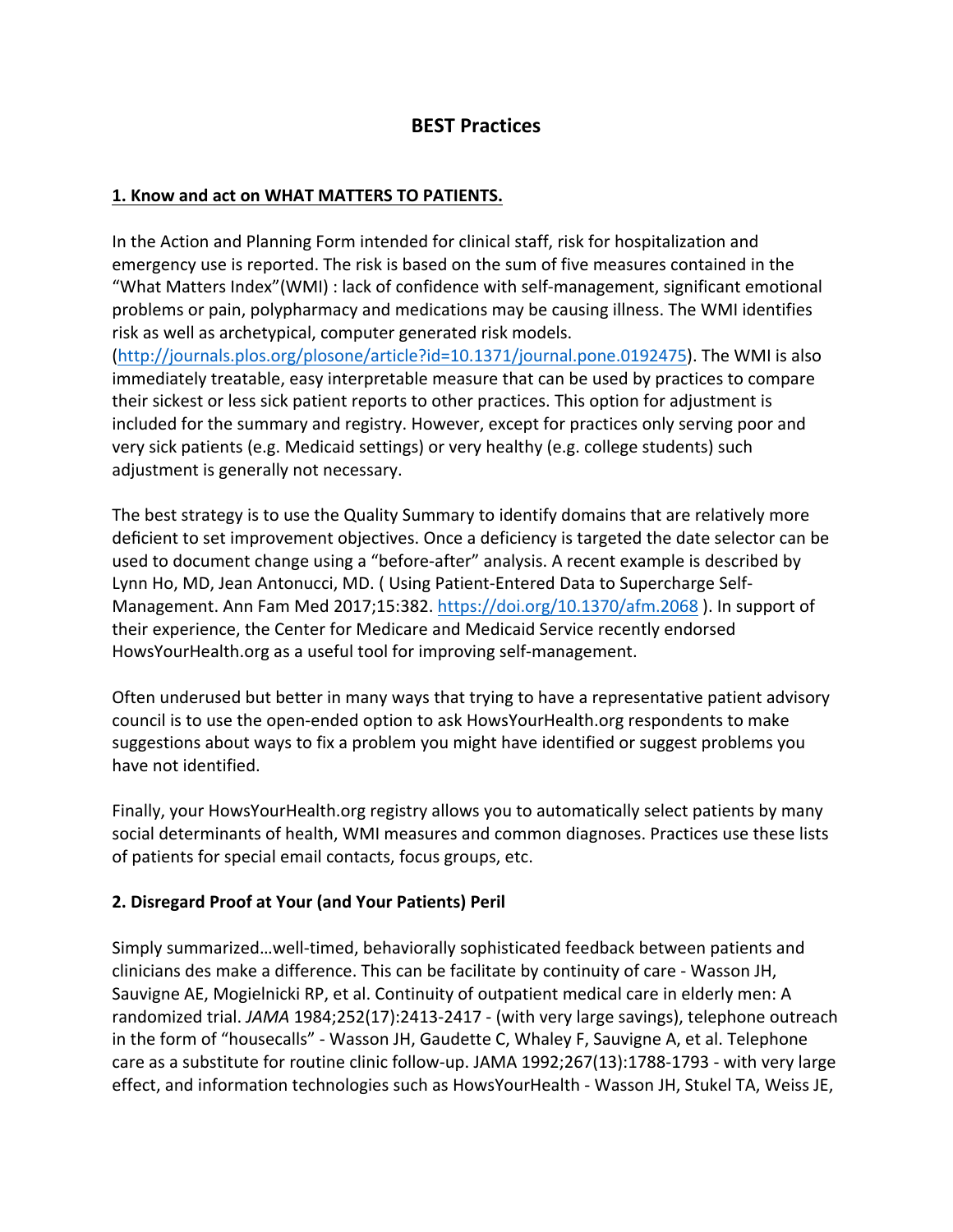Hays RD, Jette AM, Nelson EC. A Randomized Trial Of Using Patient Self-Assessment Data To Improve Community Practices. *Effective Clinical Practice* 1999; 2:1-10.

Sadly, we see more fragmentation of care, "outreach" for very few for illusory high cost savings, and many burdensome surveys that provide no useful services for patients or clinicians. The summary for the latter publication is particularly relevant to HYH.

*" Ninety-three percent of the patients in intervention practices recalled receiving the tailored patient*  education materials, and 74% reported reading 3 or more of the 19 sections in the geriatric health *manual".* [ Note this manual, modified from the National Institute of Aging, became a template for HYH *chapters that evolved over the subsequent decades]* 

#### *Furthermore:*

*"Two years after randomization, patients in intervention practices were more likely than patients in usual care practices to report receiving improved medical care, gaining a better understanding of several important threats to their health, and receiving greater assistance with some functional and clinical* problems. The intervention rests on the well-documented observation that a synergistic interaction of standard health assessment, customized patient education, and productive physician–patient *communication is necessary to improve care for old and chronically ill persons. The subgroup analysis* suggests that increasing provider participation could greatly increase the benefit of the intervention. *Unfortunately, we did not give physicians aggressive feedback about patient recall of the intervention.* "

#### **3. Interpreting You HowsYourHealth Summary Measures**

100 is best. As a measure of equity of care, the Quality Summary lists all patients and those who have financial problems. The difference should be less than 10 absolute points. In all Tables, "too few" indicates 6 or fewer measures in a cell. Measures are very stable when there are 60 or more; reasonably stable for 20 or more; and crude estimates when  $<$  20. For the period 2014-2017 the median and cutoff for the top third of over 100 typical clinical settings (in which about half of the patients have a chronic disease or bothersome functional limit) are shown below:

*Exactly the Care...: median 40; upper third over 50. Medical Home: median 70; upper third 80. Excellent Information for Chronic Disease(s): median 70; upper third 80.* Aware of Functional Limits: median 50; upper third 65. Patient Confident with Self-Management: median 55; upper third 60. *Preventive and Clinical Benchmarks: median75; upper third 80. Patient Habits Generally Healthy: median 70; upper third 75. No ED* or Hospital Use in Year: median 90; upper third 92. Patient Convinced Medications for Chronic Disease(s) Not Causing Illness: median 80; *upper third 85.*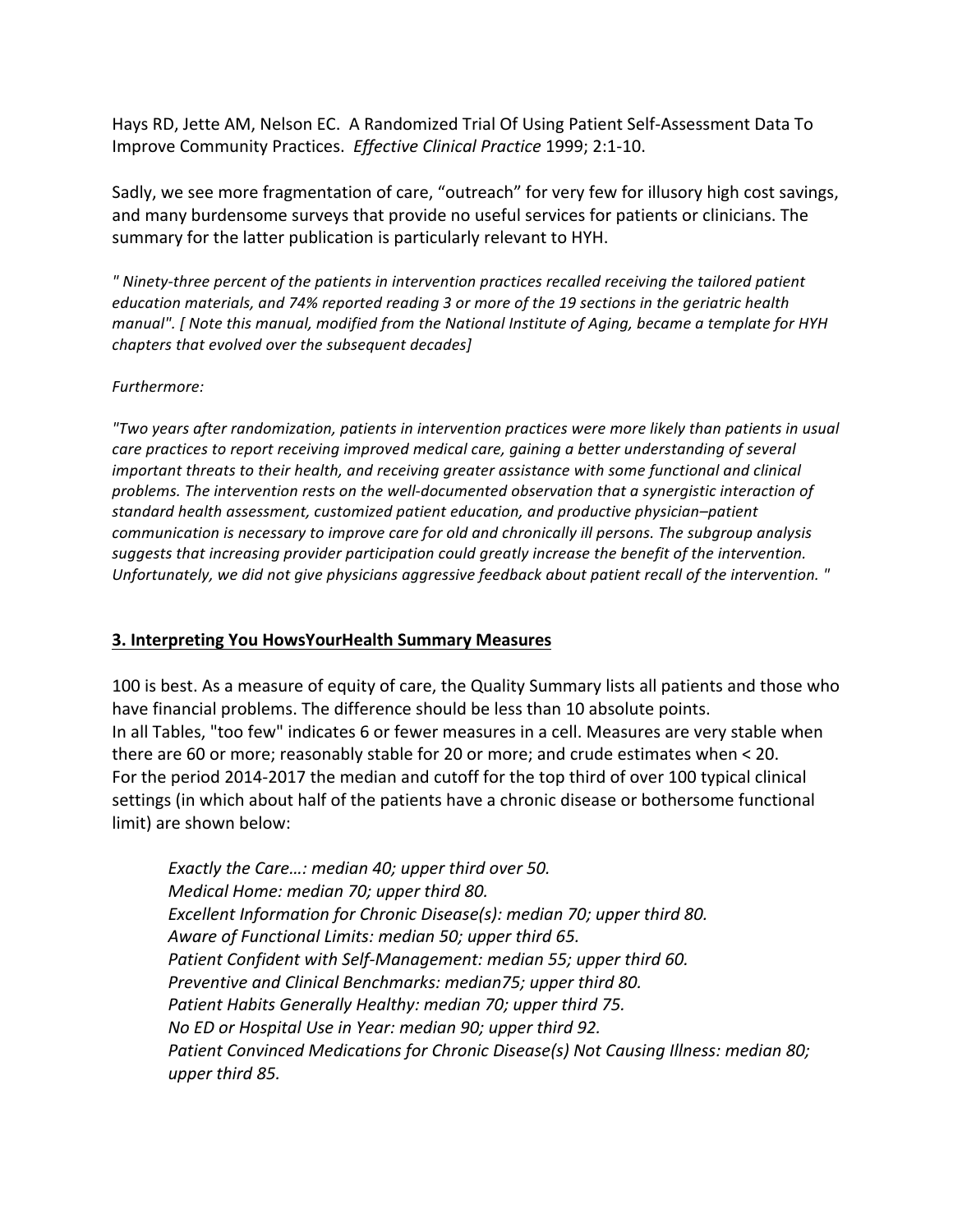# **4. Certifiers and Regulators Turn Toward Patient Report**

As certifiers and regulators for the Patient-Centered Medical Home have increasingly become aware of the extreme inefficiency and lack of face validity of process-of-care documentation, they are gradually accepting the summary measure from HowsYourHealth.org to overcome these deficiencies. (HowsYourHealth.org meets NCQA criteria as an "approved" health risk assessment). As an example, for NCQA documentation of medical care access, continuity and coordination the HowsYourHealth.org patient-reported measures may obviate the need for excessive documentation of their processes.

*Continuity: median 85; upper third 90.* In Charge (Coordination if 2 or more clinicians): median 90; upper third 95. *Very Easy Access: median 50; upper third 60.* 

A few additional measures included above are also often requested by certifiers and regulators. (In fact, the comprehensive list of your patients' responses below will meet almost any reasonable request.

An additional example illustrates this point. Recently, some clinical sites that are being asked to measure and report social determinants of health according to a scheme proposed by the Institute of Medicine (IOM). To attain IOM suggested standards a practice using HowsYourHealth.org will be able to report measures for stress or emotional problems, health habits and behaviors, exposure to community violence and domestic abuse, physical activity limits, social connections and isolation, and financial status.

# **5. NCQA PCMH and HowsYourHealth.org. (HYH)**

If you are applying for NCQH certification or recertification, you can use HYH to provide data.

Lynn Ho, MD of Rhode Island illustrates how this can be accomplished.

"If you are going through the NCQA process, I just qualified using HYH data for about  $45 - 50$  of the total 65 items required (of possible 100 items offered by NCQA)"

| NCQA Criteria For        | Content                         |                                | HYH Component(s) Offered          |
|--------------------------|---------------------------------|--------------------------------|-----------------------------------|
| <b>PCMH</b>              |                                 |                                |                                   |
| <b>Accepted by NCQA:</b> |                                 | Require all 40 core and 25     |                                   |
| about 50/100 possible    |                                 | elective, 65 total to pass.    |                                   |
| criteria                 |                                 |                                |                                   |
| Core (red)               |                                 |                                |                                   |
| Elective (black)         |                                 |                                |                                   |
| Knowing and              |                                 |                                |                                   |
| Managing                 |                                 |                                |                                   |
| <b>KM 01</b>             | Predominant practice conditions |                                | BP, DM, CAD, respiratory, obesity |
| <b>KM 02A</b>            | Medical History of Patient      | They wanted to see this in EHR | BP, DM, CAD, respiratory, obesity |

Just note below: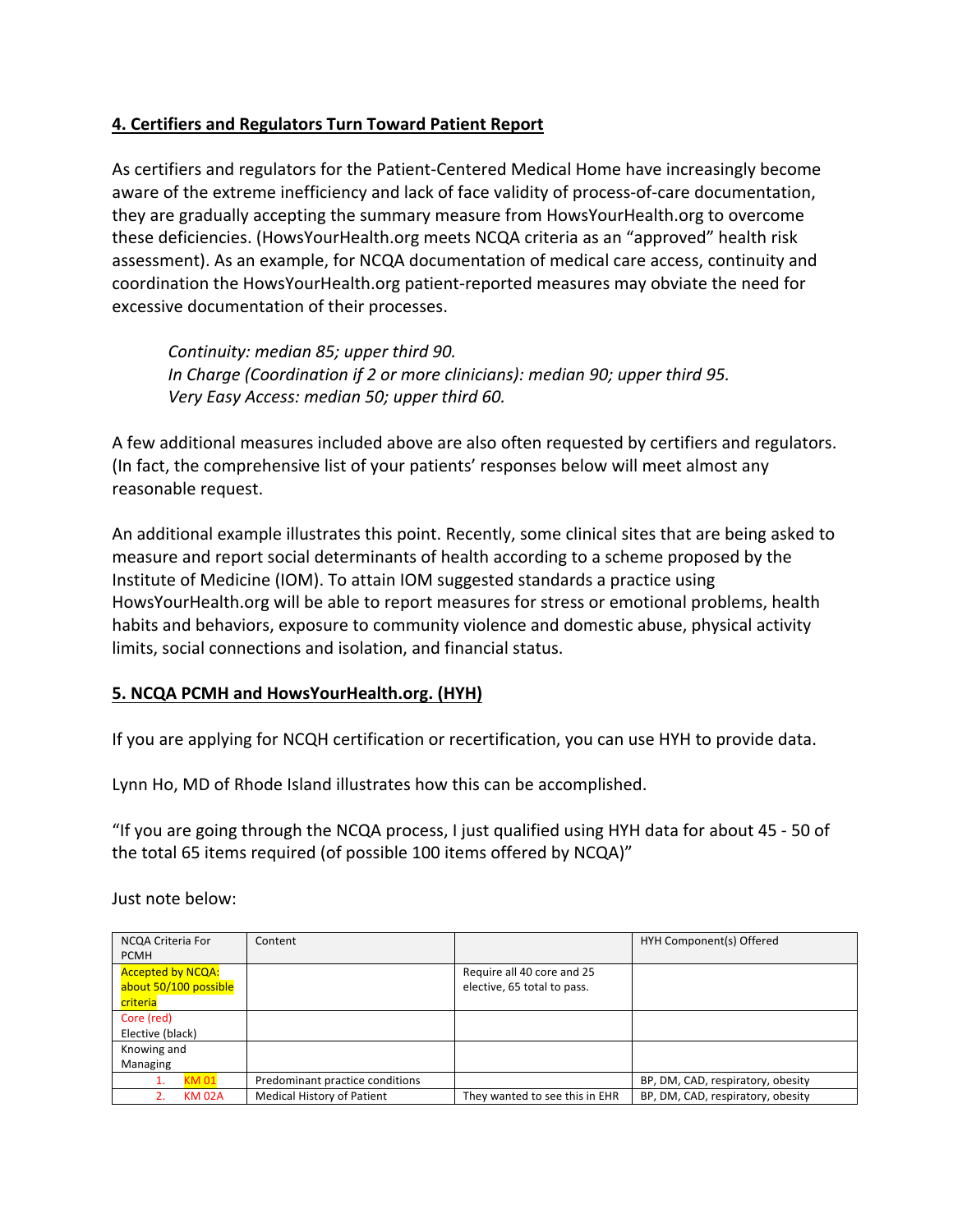|                 |               |                                       |                                | CAD, DM, cancer, cholesterol, other         |
|-----------------|---------------|---------------------------------------|--------------------------------|---------------------------------------------|
|                 |               | <b>Medical History of Family</b>      |                                |                                             |
| 3.              | <b>KM 02B</b> | Mental Health/Substance Use of        |                                | emotional bothers, alcohol use, tobacco     |
|                 |               | Patient                               |                                |                                             |
| 4.              | <b>KM 02C</b> | <b>Family Characteristics</b>         |                                | Domestic violence screen                    |
|                 |               | Social Characteristics                |                                | Social Support                              |
| 5.              | <b>KM 02D</b> | <b>Communication Needs</b>            | EHR                            |                                             |
| 6.              | <b>KM 02E</b> | <b>Behaviors Affecting Health</b>     |                                | Exercise, Nutrition, Seat belts             |
| 7.              | <b>KM 02F</b> | <b>Social Functioning</b>             |                                | Social functioning                          |
| 8.              | <b>KM 02G</b> | Social Determinant of Health          | Did they take this? Not sure   | <b>Financial Insufficiency</b>              |
| 9.              | <b>KM 02H</b> | Developmental Screen Peds             | <b>EHR</b>                     |                                             |
| 10.             | <b>KM 021</b> | <b>Advance Care Planning</b>          |                                | DPA designee, written instrument            |
| 11.             | <b>KM03</b>   | Depression/Anxiety Screen             |                                | Provider aware, explanation and             |
|                 |               |                                       |                                | improved with treatment                     |
| 12.             | <b>KM 04</b>  | <b>Anxiety Screening</b>              | Did not try this but it should | Provider aware, explanation and             |
|                 |               |                                       | work                           | improved with treatment                     |
|                 |               | <b>Alcohol Screening</b>              |                                | Alcohol >10/w, told to reduce               |
| 13.             | KM 05         | Oral health screening                 |                                | L.                                          |
| 14.             | <b>KM06</b>   | Predominant practice conditions       |                                | Summary report<br>dm,<br>CAD,<br>(htn,      |
|                 |               |                                       |                                | respiratory, obesity)                       |
| 15.             | <b>KM07</b>   | Social determinant of health          |                                | Financial insufficiency                     |
| 16.             | <b>KM08</b>   | Evaluate Pop-Health Literacy Comm     |                                | $\overline{\phantom{a}}$                    |
| 17.             | KM09-10       | Ass Pop Racial/Ethn Divers & Lang     |                                | $\overline{a}$                              |
| 18.             | <b>KM11A</b>  | Ass Pop Health Disparities            |                                | HYH disparity measure (choice)              |
| 19.             | KM11B,C       | Health Literacy or Cult Competency    |                                | ÷,                                          |
| 20.             | <b>KM12</b>   | <b>Proactive Reminders</b>            |                                | L.                                          |
|                 | 21. KM13      | <b>Excellence Benchmarked Program</b> |                                | HYH HTN, DM?                                |
| 22.             | <b>KM14</b>   | <b>Medication Reconciliation</b>      |                                | L.                                          |
| 23.             | <b>KM15</b>   | <b>Updated Med List</b>               |                                | ÷.                                          |
| 24.             | KM16          | Assess Pt Knowledge of New Meds       |                                | $\overline{\phantom{a}}$                    |
| 25.             | <b>KM17</b>   | Assess Barriers to Med Adherence      |                                |                                             |
| 26.             | <b>KM18</b>   | Check PDMP prior to prescribing       |                                |                                             |
|                 | 27. KM19      | Use Claims Data Addr Med              |                                |                                             |
|                 |               | Adherence                             |                                |                                             |
| 28.             | KM20A         | Use Evidence Based CDS - mental       | respond to 4 (options A-G)     | HYH - emotional screening and f/u data      |
|                 |               | health                                |                                |                                             |
| 29.             | <b>KM20B</b>  | Use Evidence Based CDS - alcohol      |                                | HYH - alcohol use and f/u MI                |
|                 |               | use                                   |                                |                                             |
| 30.             | <b>KM20C</b>  | Use Evidence Based CDS - chronic      |                                | <b>Hypertension AND Diabetes</b>            |
|                 |               | cond                                  |                                |                                             |
|                 | 31. KM20D     | Use Evidence Based CDS- acute         |                                | $\blacksquare$                              |
|                 |               | condition                             |                                |                                             |
| 32.             | <b>KM20E</b>  | Use Evidence Based CDS - lifestyle    |                                | Smoking, Obesity/nutrition                  |
|                 | 33. KM20F     | Use Evidence Based CDS - preventive   |                                | Pneumovax                                   |
| 34.             | <b>KM20G</b>  | Use Evidence Based CDS - overuse      |                                |                                             |
| 35.             | <b>KM21</b>   | Use Pop Info to Prioritize Comm       |                                | Sections on: ' bothered by', 'concerned     |
|                 |               | Resources                             |                                | about', 'aids used', 'habits', ' diagnoses' |
| 36.             | <u>KM22</u>   | <b>Access to Education</b>            |                                | Action Plan chronic conditions;             |
|                 |               |                                       |                                | https://howsyourhealth.com/pblmslv/         |
| 37.             | <b>KM23</b>   | Provides Oral Health Resources        |                                |                                             |
| 38.             | <b>KM24</b>   | <b>Adopts Shared Decision Making</b>  |                                | $\blacksquare$                              |
| 39.             | <b>KM25</b>   | Partners with Schools or other        |                                | $\blacksquare$                              |
|                 |               | Agencies                              |                                |                                             |
| 40.             | <u>KM26</u>   | <b>Updated List of Community</b>      |                                | Community resources- HYH action plan        |
|                 |               | Resources                             |                                |                                             |
| 41.             | <b>KM27</b>   | Assesses Utility of Resources (above) |                                | $\overline{\phantom{a}}$                    |
| 42.             | <b>KM28</b>   | Regular Case Conf (outside practice)  |                                | $\blacksquare$                              |
| Care Management |               |                                       |                                |                                             |
|                 | 43. CM1-2     | Care Management/Plans                 |                                | Activate registry                           |
|                 |               |                                       |                                | Report: total # surveys/total active pts    |
|                 |               |                                       |                                | seen in measurement year                    |
|                 |               |                                       |                                | Virtual review: registry, action plans and  |
|                 |               |                                       |                                | integration of use into patient plan        |
| 44.             | <b>CM 03</b>  | <b>Risk Stratification</b>            |                                | If using registry this should satisfy       |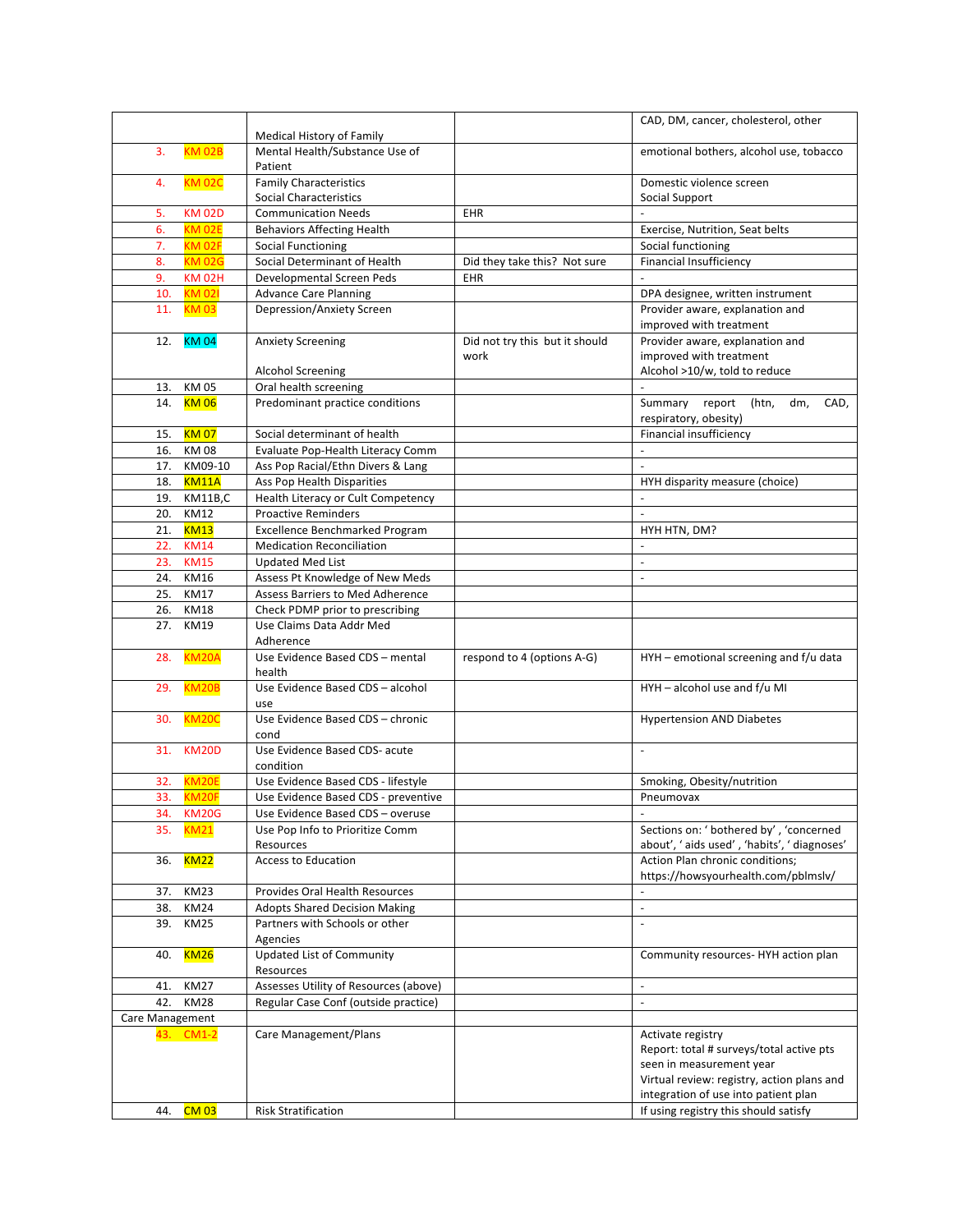|                              | 45. CM 4-5             | Care Plans                                                    |                                           | If responding to care plans this should<br>satisfy                                 |
|------------------------------|------------------------|---------------------------------------------------------------|-------------------------------------------|------------------------------------------------------------------------------------|
|                              | 46. CM 6-8             | Patient preferences, goals, barriers                          |                                           | Same as above                                                                      |
|                              |                        | <b>SMS</b>                                                    |                                           |                                                                                    |
|                              | 47. CM9                | Share care plan across facilities                             | Not yet available in RI did not<br>submit | ? possible HYH interation with RI HIE                                              |
| <b>Access and Continuity</b> |                        |                                                               |                                           |                                                                                    |
| Access                       |                        |                                                               | Process + access score as                 |                                                                                    |
|                              |                        |                                                               | evidence                                  |                                                                                    |
|                              | 48. AC 01              | Survey access needs, same                                     |                                           | Practice access score > x% gives credit                                            |
|                              |                        | day/urgent during and after hours,                            |                                           |                                                                                    |
|                              |                        | phone advice                                                  |                                           |                                                                                    |
| 49.<br>50.                   | <b>AC 02</b>           | Provide same day appointments<br>Provide appnts outside usual |                                           | Practice access score > x% gives credit<br>Practice access score > x% gives credit |
|                              | <b>AC 03</b>           | business hrs                                                  |                                           |                                                                                    |
| 51.                          | <b>AC04</b>            | Provide timely clinical advice by                             |                                           | Practice access score > x% gives credit                                            |
|                              |                        | phone                                                         |                                           |                                                                                    |
|                              | 52. AC 05              | Document concordant clinical advice                           |                                           | Practice access score > x% gives credit                                            |
|                              |                        | in chart                                                      |                                           |                                                                                    |
| 53.                          | <b>AC 06</b>           | Provide appnt by phone or other tech                          |                                           | Practice access score > x% gives credit                                            |
|                              | 54. AC 07              | Sec pt request rxn, appnt, refill, result                     | No process doc required                   | Practice access score > x% gives credit                                            |
|                              | 55. AC 08<br>56. AC 09 | Secure 2 way communication<br>Access disparities              |                                           | Practice access score > x% gives credit<br>Access disparity between "haves" and    |
|                              |                        |                                                               |                                           | "have-nots"                                                                        |
| Continuity                   |                        |                                                               |                                           |                                                                                    |
| 57.                          | <b>AC10</b>            | Pick or change PCP                                            | Process only (solos exempt)               | Practice continuity score > x% gives credit                                        |
|                              | 58. AC11               | Monitor % visits with PCP/team                                | Evidence only                             | Practice continuity score > x% gives credit                                        |
|                              | 59. AC12               | Continuity medical record when<br>office closed               | Process only                              |                                                                                    |
| 60.                          | <b>AC13</b>            | Reviews and manages panel size                                | Process and report                        | Practice continuity score > x% gives credit                                        |
|                              | 61. AC14               | Rev and rec panel based on outside                            |                                           |                                                                                    |
|                              |                        | entity                                                        |                                           |                                                                                    |
| Performance and              |                        |                                                               |                                           |                                                                                    |
| Quality Improvement          |                        |                                                               |                                           |                                                                                    |
|                              | 62. QI 01A             | Immunizations                                                 | 5 total (at least one each A-D)           | 69+ pneumonia vaccine rate                                                         |
|                              | 63. QI 01B             | <b>Preventive Care Measure</b>                                |                                           | colon cancer screen rate OR<br>mammogram rate                                      |
|                              | 64. QI 01C             | <b>Chronic Care Measure</b>                                   |                                           | Blood pressure >150 OR                                                             |
|                              |                        |                                                               |                                           | Blood sugar > 140                                                                  |
| 65.                          | <b>QI 01D</b>          | <b>Behavioral Health Measure</b>                              |                                           | Aware of bothersome emotional                                                      |
| 66.                          | <b>QI 02A</b>          | Care Coordination                                             | 2 total (one from each)                   | Practice coordination score                                                        |
| 67.                          | <b>QI 02B</b>          | <b>Health Care Costs</b>                                      |                                           | Hospital/ER for chronic disease                                                    |
| 68.                          | <b>QI03</b>            | Access                                                        |                                           | Practice access score                                                              |
| 69.                          | <b>QI 04A</b>          | <b>Patient Experience</b>                                     | Measure 3 of 4 options                    |                                                                                    |
|                              | a.<br>b.               | Access<br>Coordination                                        |                                           | Practice access score<br>Practice coordination score                               |
|                              | c.                     | Self-Management Support                                       |                                           | Practice confidence score                                                          |
|                              | d.                     | Whole Person Care                                             |                                           | Practice global care score                                                         |
| 70.                          | 21 04E                 | <b>Qualitative Survey</b>                                     | Elec survey comm not allowed              |                                                                                    |
| 71.                          | <b>QI 05A</b>          | Clinical Quality - Disparities                                |                                           | Disparities BP not controlled                                                      |
| 72.                          | <b>QI 05B</b>          | Patient Experience - Disparities                              |                                           | Disparities global care score                                                      |
| 73.                          | <b>QI 06</b>           | Uses standardized survey                                      |                                           | Refer to HYH entire report                                                         |
| 74.                          | <b>QI 07</b>           | Obtains feedback from vulnerable                              |                                           | Refer to HYH entire report disparities                                             |
|                              | 75. QI 08              | population<br>Sets goals and acts to improve on:              |                                           |                                                                                    |
|                              |                        | Immunizations                                                 | Pick 3 of 4 options                       | Pneumovax (or other)                                                               |
|                              | b.                     | <b>Other Preventive Care</b>                                  |                                           | Colon cancer screen or mamm (or other)                                             |
|                              |                        | Chronic or Acute Care Measures                                |                                           | BP or DM (or other)                                                                |
|                              | d.                     | <b>Behavioral Health Measures</b>                             |                                           | Emotional (or? Alcohol or Tobacco)                                                 |
| 76.                          | <b>QI 09</b>           | Sets goals and acts to improve on:                            | Pick 1 of 2 options                       |                                                                                    |
|                              | а.                     | Hospital/ER use                                               |                                           | Current ER/Hosp use for chronic disease                                            |
|                              |                        | Care coordination                                             |                                           | Coordination                                                                       |
|                              | 77. QI 10              | Access Describe Actions/Set Goals                             |                                           | (Access score)                                                                     |